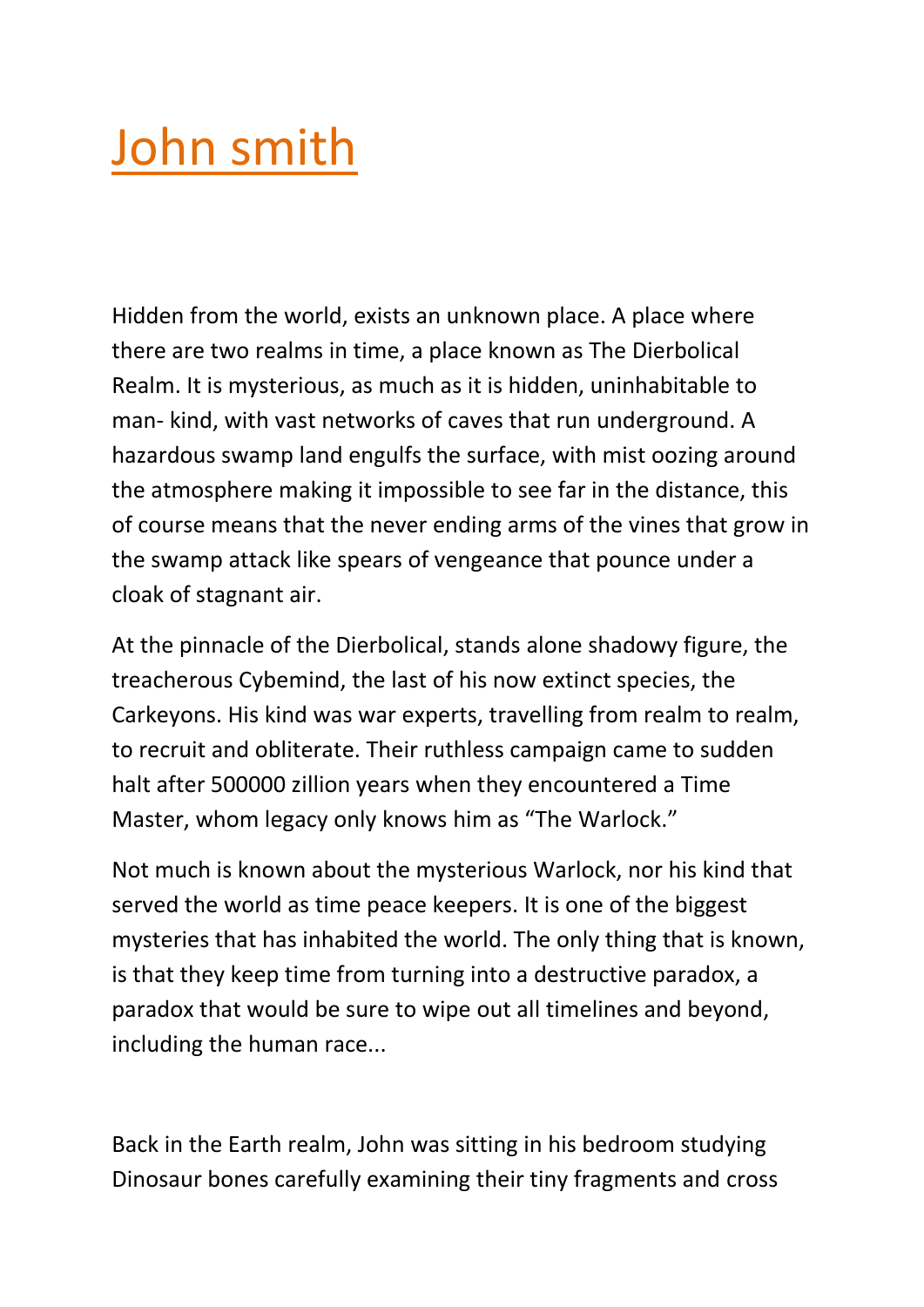checking them against his archaeological files. The files were merely an enclypoedia, passed down to John by his late father, David. These files were John's most precious resource when it came to anything from the Past. His father has amassed an extensive data set which John was unable to find in other books. Of course, John had wondered just how exactly such valuable data was able to be collected, but just like his dads untimely death John did not know much about it.

John is now 11 and had never known his father. His mum had told him that he died in a car crash before he was born, the only things he does know where that he was not like everybody else and that he was a keen archaeologist. This is also Johns main passion, every second way from school, John devotes his time to studying all things from history, including Alien theories, his favourite was about "The Warlock" a fabled man who bought an Alien civilisation to the ground and stopped them from destroying the entire universe.

When John was ticking of bones he had found in his book. A green and purple portal opened up in the corner of his right eye, a black figure walk out and knocked out john. When John woke up he was in a misty swamp with over grown trees all around him, all he could hear was the distant bird's squawking around. The paths were covered in thick vines and covered in a blanket of mist.

All of reality was clear to john he had to stop the two realms forging together with time energy from the great blood hydra; he had read that from his dads journal. John was thinking about how he would slay the blood hydra because every time he would slay a head two more would grow back he had learnt that in arcilogicly.

John had to stay the hydra by using the time energy to make the hydra to a baby, which only made it have one head, then he would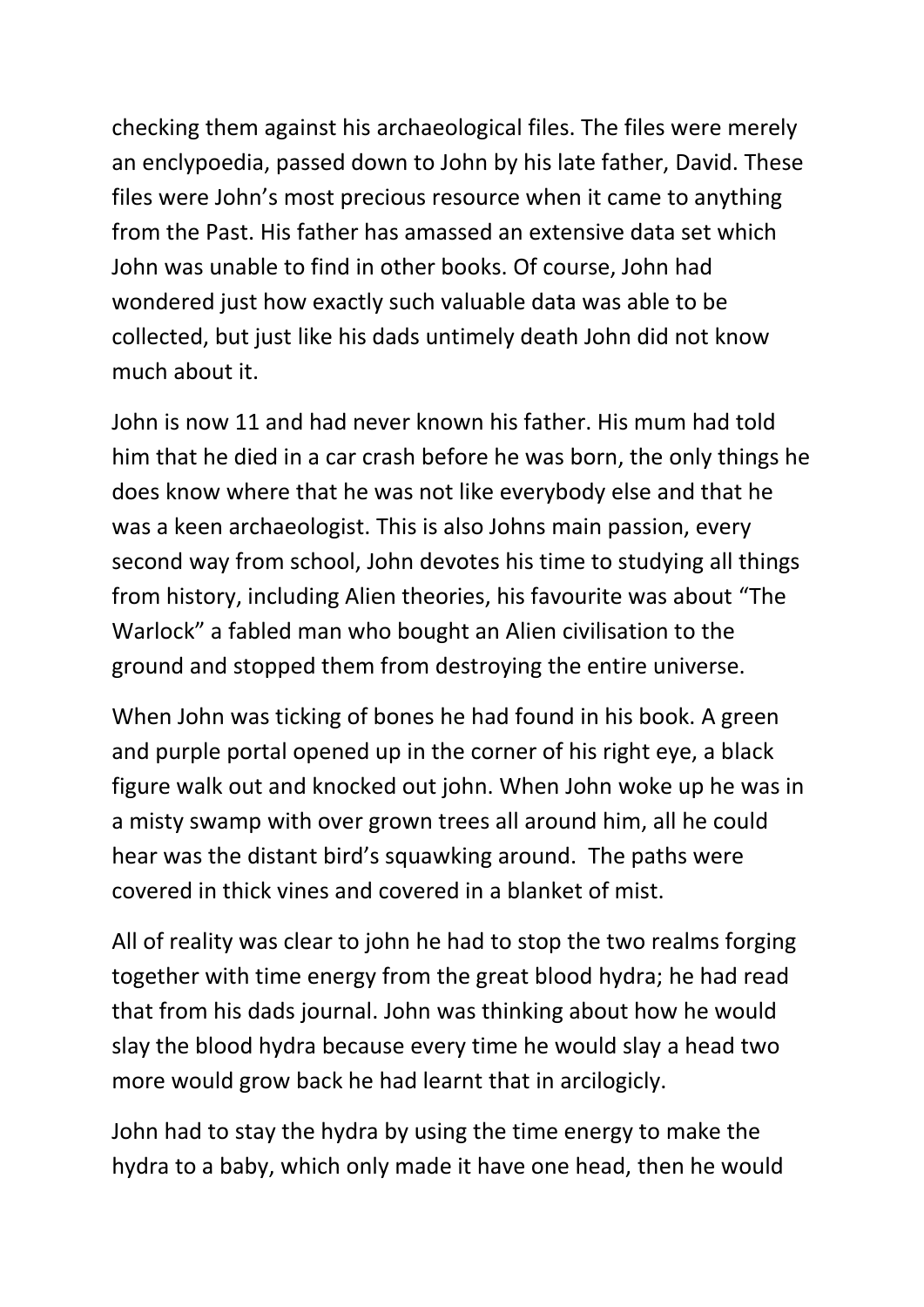run to the stand which had the second piece of time energy. This was the only way to bring peace to the realms and time lines.

John's first objective was to locate the hydra den, which was in the hazardous swamp, so he started to walk into the water log land. Whilst john was walking he felt a sharp inching pain in both of his legs, suddenly he could not move he looked down at his legs and he saw two vines wrappings round his legs like to hungry aderconders. He saw a pocket knife in the swamp water so he grabbed it then unclipped it into a knife but instead a long bronze blade presented itself. The young hero started to chop away the vines on his cold damp legs. He started to walk again but more carefully, as he was about to give up he found a bag in the green water he picked it up and it said "To john this will tell you were you need to go this bag has a map now I hope to see you again" from....as john look up the blinding grey mist parted like a pair of curtains on a sunny morning allowing the sun to stream in. There stood proudly a dark blinding mouth of a cave. The distance screams of the brave lost souls that had dared to enter before him echoed out from the dark entrance.

When John got into the den water was dripping down from stalactites (which were big rock icicles) and the cave was not very deep. John got to the end of the cave and he saw the stand with the second piece of time energy, it seemed to quiet, suddenly a massive head

Of a snake like dragon hit John against the hard rock wall. Then his backpack started to glow, a beam of light hit the head and it turned small. John ran to the second piece of time energy and grabbed it, then the floor opened up and he fell down...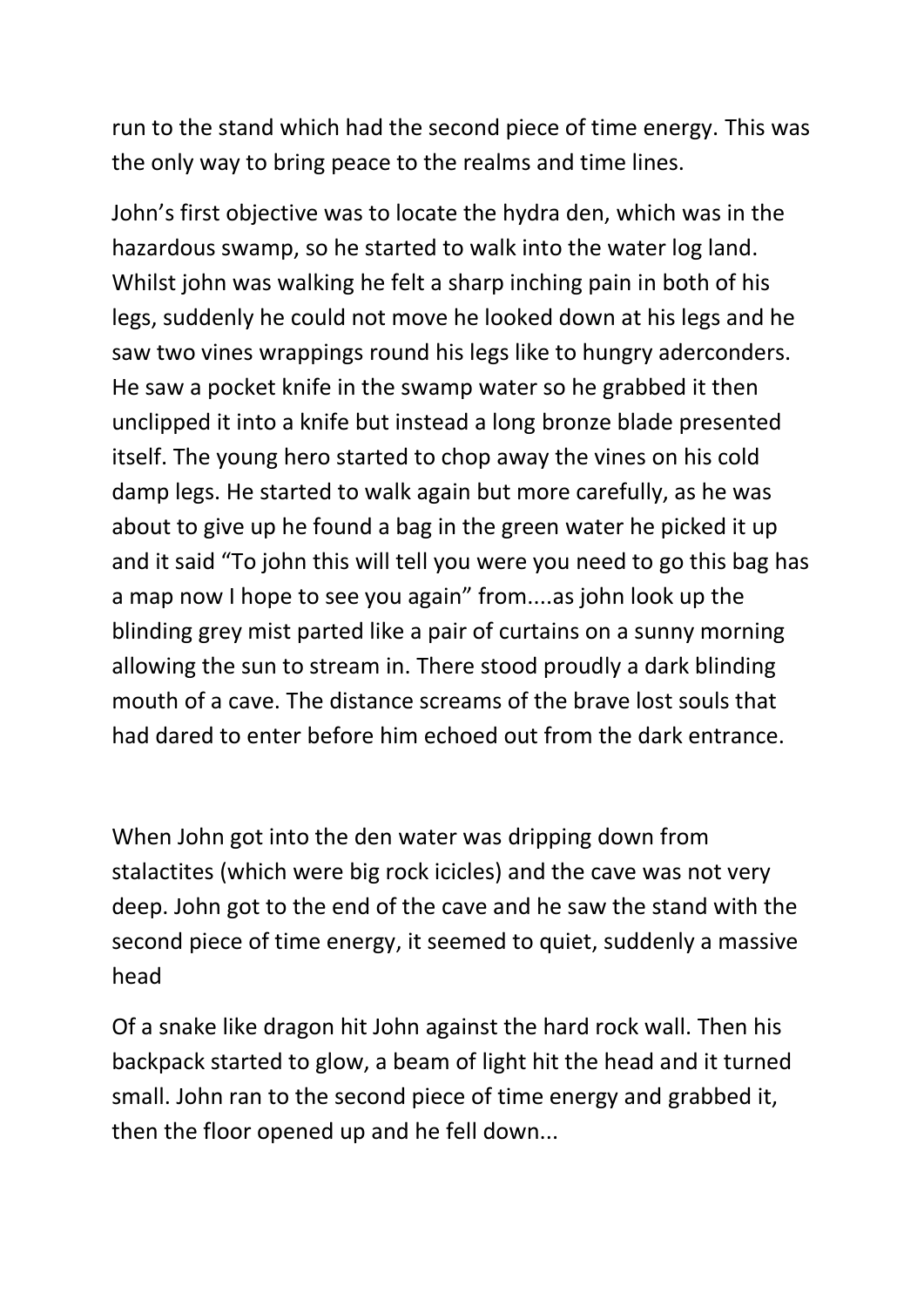John woke up in a massive silver room with an anvil, furnaces and hammers. He could feel external burning fire coming from the furnace in the middle of the workshop, John though this must be the forge I better get to work but how am I supposed to do this, a voice bellowed "you will never stop this John"

"Who are you" shouted back John

"Come and see" the voice said

John got up and saw a massive figure standing there

"Your" John said in a trembling voice

"Yes John I brought you here" said the figure "I'm the Cybemind"

Then the Cybemind teleported behind john then punched john. John unclipped the bronze blade and got back up then charred at the Cybemind and slashed at him but the blade didn't do anything. The Cybemind grabbed john by the neck and john lost hope

"Have a good time john watching your home die" laughed the cyber mind. All of a sudden a man came out of a portal and picked up the two pieces of time energy and blasted the cyber mind out of existence. John locked at the man he looked lick his dad

"Youre the warlock" stuttered john